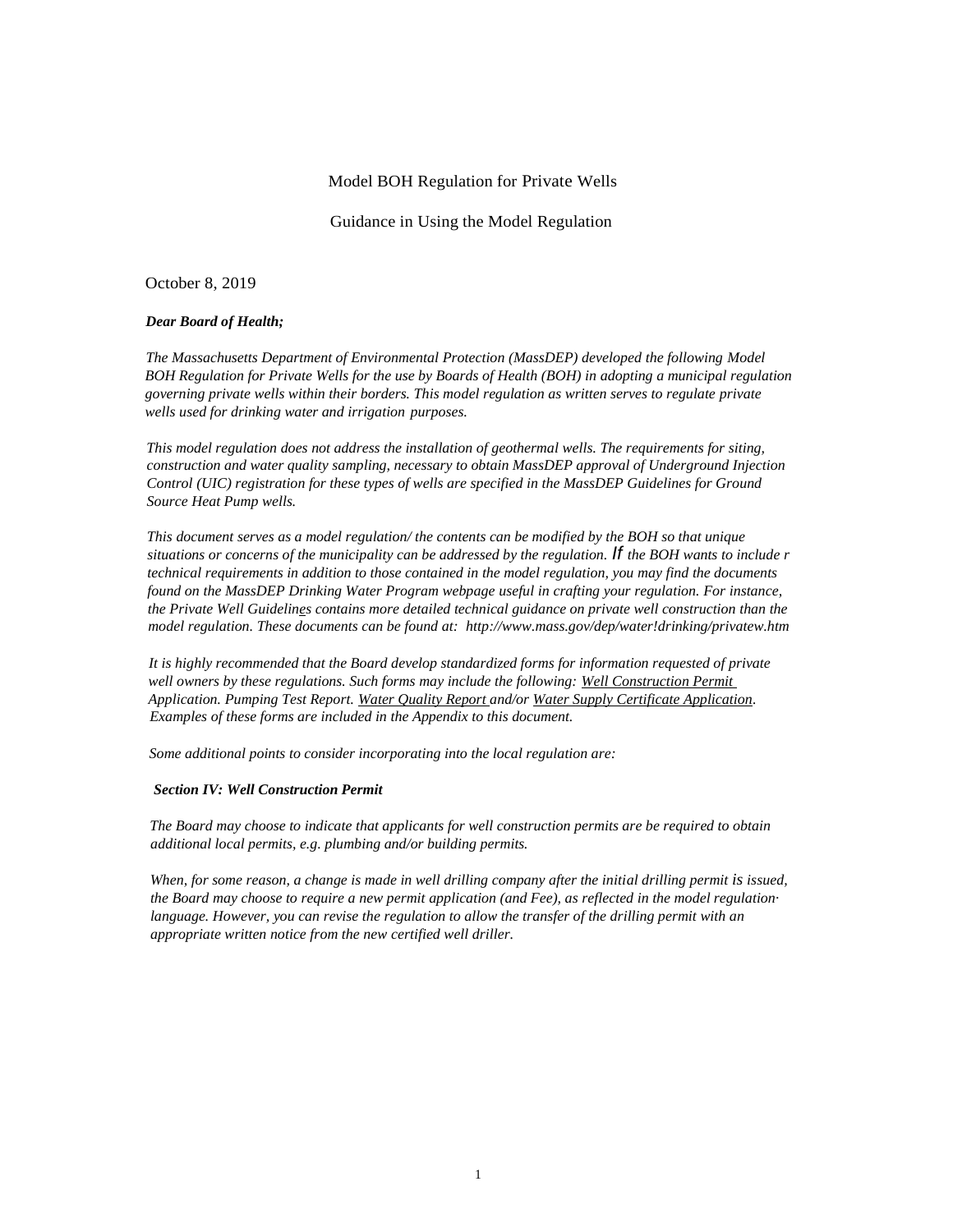#### *Section VI: Well Siting*

*The Board may choose to require additional information pertaining to the location of hazardous waste sites, underground storage tanks, agricultural land uses, permitted groundwater discharges and/or utility rights of way that are within 500-1ODO feet of the well site.*

*It is prohibited by 310 CMR22.22 (2) (j) to have a cross connection between a public water system and a private well used for either drinking water or irrigation purposes.*

#### *Section VII: Water Quantity*

*The MassDEP Private Well Guidelines section entitled "Water Quantity (Pumping Tests)" provides a table of values listing gallons of water per foot of water column length for various casing or hole diameters and a table of flow volumes in gallons per minute and corresponding flow volumes in gallons per day.*

#### *Section VIII: Water Quality Testing*

*MassDEP recommends that Board of Health regulations require that potable wells meet Massachusetts primary and secondary drinking water standards and guidelines. These standards and guidelines for private wells are excerpted and noted in the most recent update of MassDEP Recommended Parameters and Testing Frequency for Private Wells." MassDEP recommends that Board of Health regulations specify the parameters for which water is required to be tested rather than generally stating that the water must meet drinking water standards. Such general statements could provide a loophole whereby an applicant could test the well water for only one or two parameters and as long as the water met drinking water standards for those parameters, the well would pass the water quality test. MassDEP recommends that the Board of Health regulation do not include the MCL or the Secondary MCL values for particular contaminants because these standards are subject to change, unless the BOH decides to adopt a standard more stringent than the current MassDEP standard for drinking water.*

*For the MassDEP's recommended list of water quality testing parameters for which a potable private well should be tested, the Board of Health is referred to the MassDEP website: http://www.mass.gov/dep/brp/dws/privwell.htm.*

*Additional test requirements for volatile organic compounds (VOCs) and synthetic organic compounds (SOCs) should be required in areas known to be, or suspected as being, impacted by other pollutants listed in the MassDEP/ORS Standards and Guidelines for Chemicals in Massachusetts Drinking Waters. To check for DEP classified hazardous waste sites in your town, you can use the Searchable Waste Site List/Site Files database at:<http://db.state.ma.us/deplcleanup/sites/search.asp>*

*Water quality sampling for geothermal wells is not required under this regulation. Parameters required for these types of wells are specified in the MassDEP Ground Source Heat Pump permitting requirements.*

#### *Section IX: Well Construction*

*MassDEP does not recommend Boards of Health allow dug wells as these types of wells are shallow, making them especially susceptible to contamination and seasonally fluctuating water tables. In communities where they are allowed, they should be permitted only as a last resort.*

*You may choose to adopt more detailed construction requirements than contained in this model regulation. The MassDEP Private Well Guidelines, contain additional information on well construction, well screen,*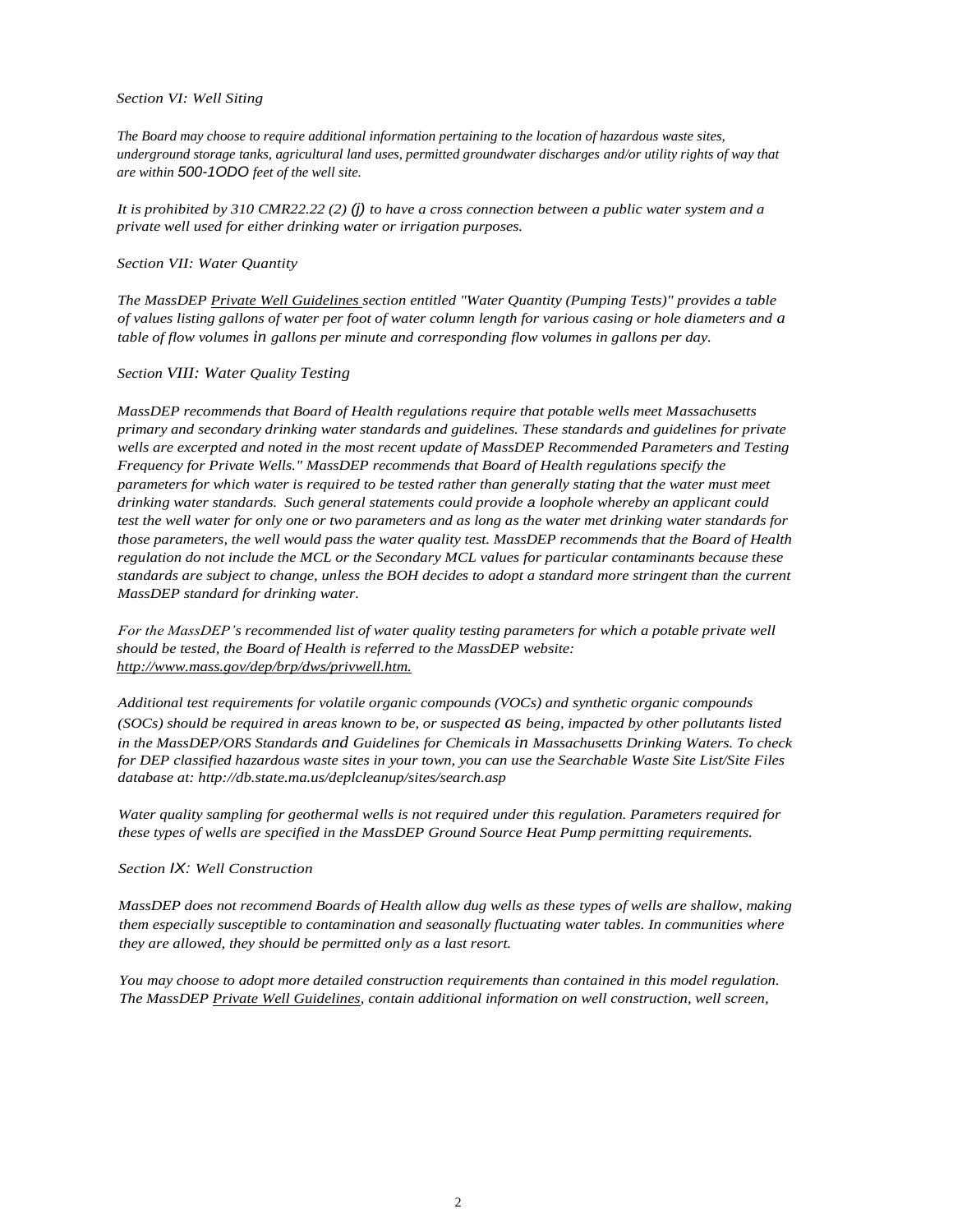*pump installation, grouting and wellhead completion that can be incorporated into the locally adopted regulation.*

*Section X: Decommissioning*

*The MassDEP Private Well Guidelines section entitled "Decommissioning Abandoned Wells, Test Holes, and Dry or Inadequate Borings" contains a more comprehensive discussion of plugging procedures and other aspects of decommissioning and contains specific recommendations for the contents of a Well Decommissioning Report which the Board may choose to require a well driller to submit.*

*If youhaveanyquestionsaboutthemodelregulationorwouldlikeassistanceindraftingyourtown's private wellregulation, contact Suzanne Robert,DWP/Boston at Suzanne.Robert@state.ma.us or 617- 292-5620.*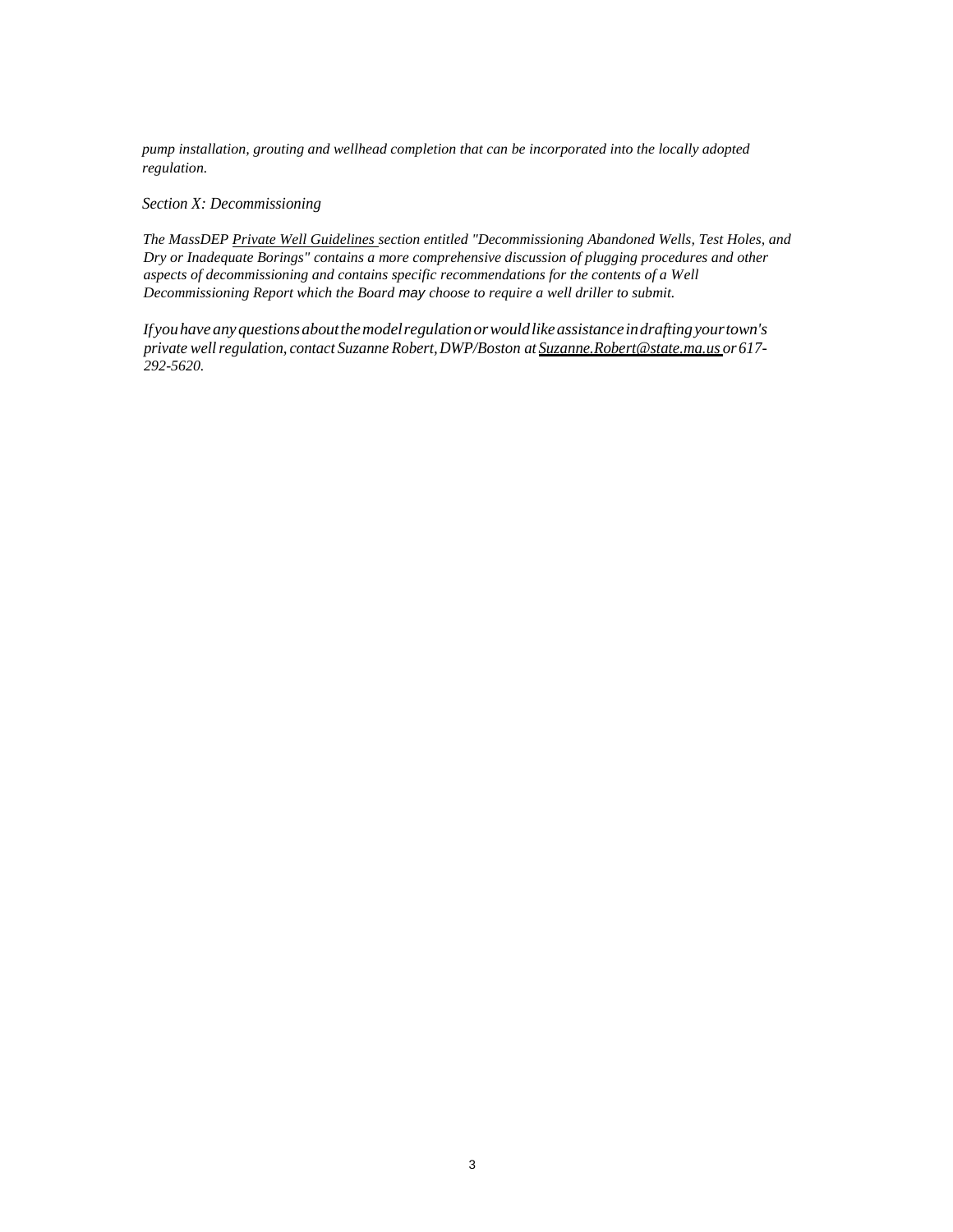# Massachusetts Department of Environmental Protection

## MODEL BOARD OF HEALTH REGULATIONS FOR PRIVATE WELLS

October 30, 1989 *Revised: October 2019*

Table of Contents

### Page

| L     |                                      |
|-------|--------------------------------------|
| H.    |                                      |
| Ш     |                                      |
| IV.   |                                      |
| V.    |                                      |
| VI.   | Well Location and Use Requirements 4 |
| VII.  |                                      |
| VIII. | Water Quality Testing Requirements6  |
| IX.   | Well Construction Requirements 8     |
| X     | Decommissioning Requirements 12      |
| XI.   |                                      |
| XII.  |                                      |
| XIII. |                                      |
| XIV.  |                                      |
| XV.   |                                      |
| XVI.  |                                      |
| XVII. |                                      |
|       |                                      |
|       |                                      |

# I. PURPOSE

The purpose of this regulation is to provide for the protection of the public health, safety welfare and the environment by, among other things, requiring the propersiting, construction and testing of private wells.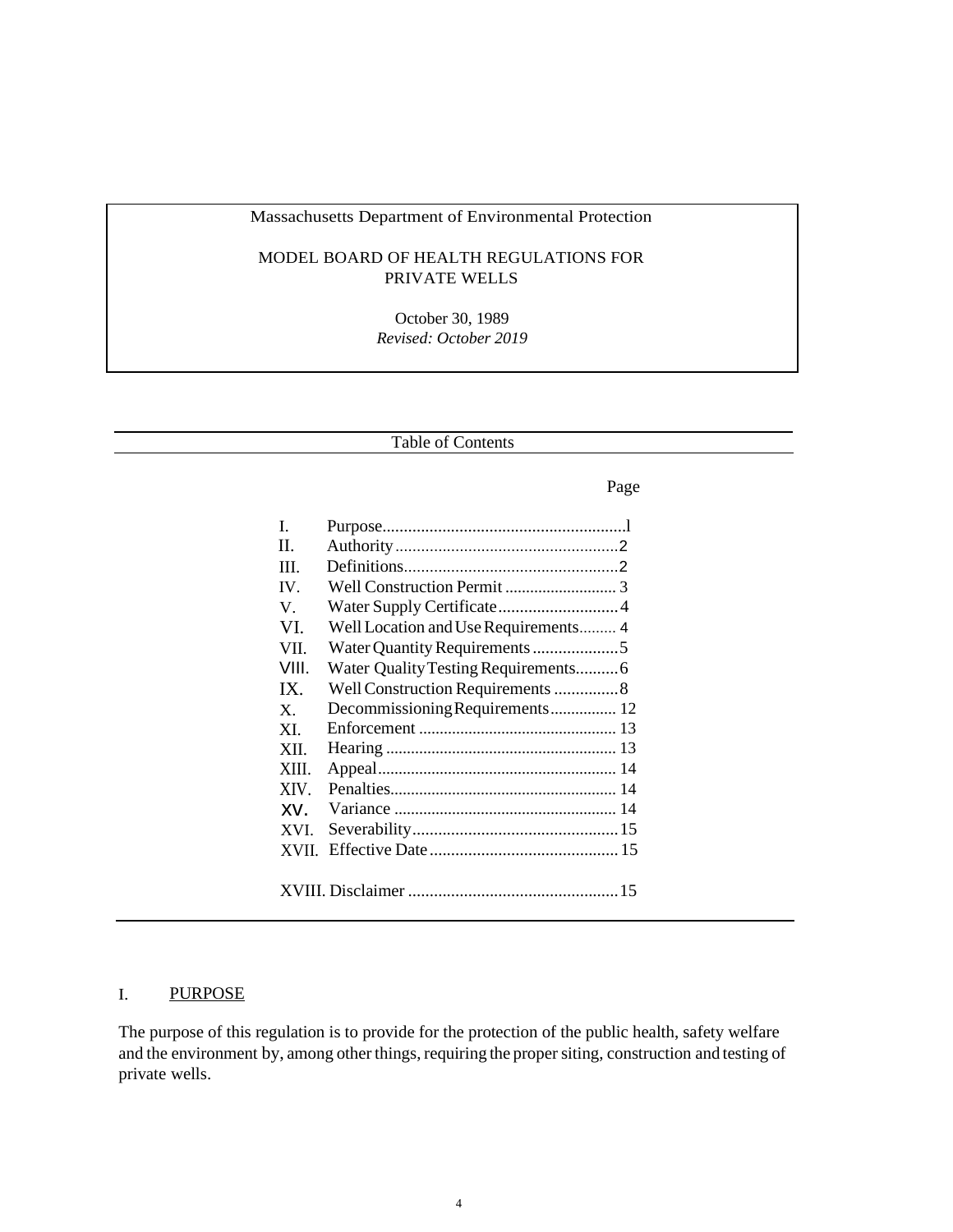# II. AUTHORITY

These regulations areadoptedby the *[insert name ofmunicipality]*Board ofHealth, pursuantto its authority under Massachusetts General Laws, Chapter 111, section 31. These regulations supersede all previous Regulations for Private Wells adopted by the Board of Health.

## Ill DEFINITIONS

Agent: Any person designated and authorized by the Board to implement, in whole or part, these regulations. To the extent provided by the Board, the agent shall have all the authority of the Board and shall be directly responsible to the Board and under its direction and control.

Applicant: Any person who applies to have a private well-constructed.

Aquifer: A water bearing geologic formation, group of formations, or part of a formation that containssufficientsaturatedpermeablematerialtoyieldsignificantquantitiesofwatertowells and springs.

Bentonite Grout: A mixture of bentonite (API Standard 13A) and water in a ratio of not less than one pound of bentonite per gallon of water.

Board: The Board of Health of *[insert name of municipality],* Massachusetts or its authorized agent.

Business of Digging or Drilling: A person who charges a fee for digging or drilling a well, or a person who advertises for hire to dig or drill wells within the Commonwealth of Massachusetts.

Casing: Impervious durable pipe placed in a boring to prevent the walls from caving and to serve as a vertical conduit for water in a well

CertifiedLaboratory: AlaboratorycertifiedbytheDepartmentofEnvironmentalProtectionforthe analysis of drinking water and required water quality analyses. Provisional ·Certification is acceptable.

Ce1tified Well Driller: Any person certified with the Department of Environmental Protection Well Driller Program to dig or drill wells in the Commonwealth of Massachusetts.

Concrete: A mixture consisting of Portland cement (ASTM Standard Cl50, type I or API Standard 10,Class A),sand, gravel, and water in a proportion of notmore than five parts ofsand plus gravel to one part cement, by volume, and not more than six gallons of water. One part cement, two parts sand, and three parts gravel are commonly used with up to six gallons of water.

Irrigation well:Well used forthe solepurpose of watering orirrigation. The wellshall not be connected at anytimeto adwelling or abuilding unlesstheymeettherequirements of aPrivate DrinkingWaterWellandhavetheBoard'swrittenapproval.

MassDEP: Massachusetts Department of Environmental Protection,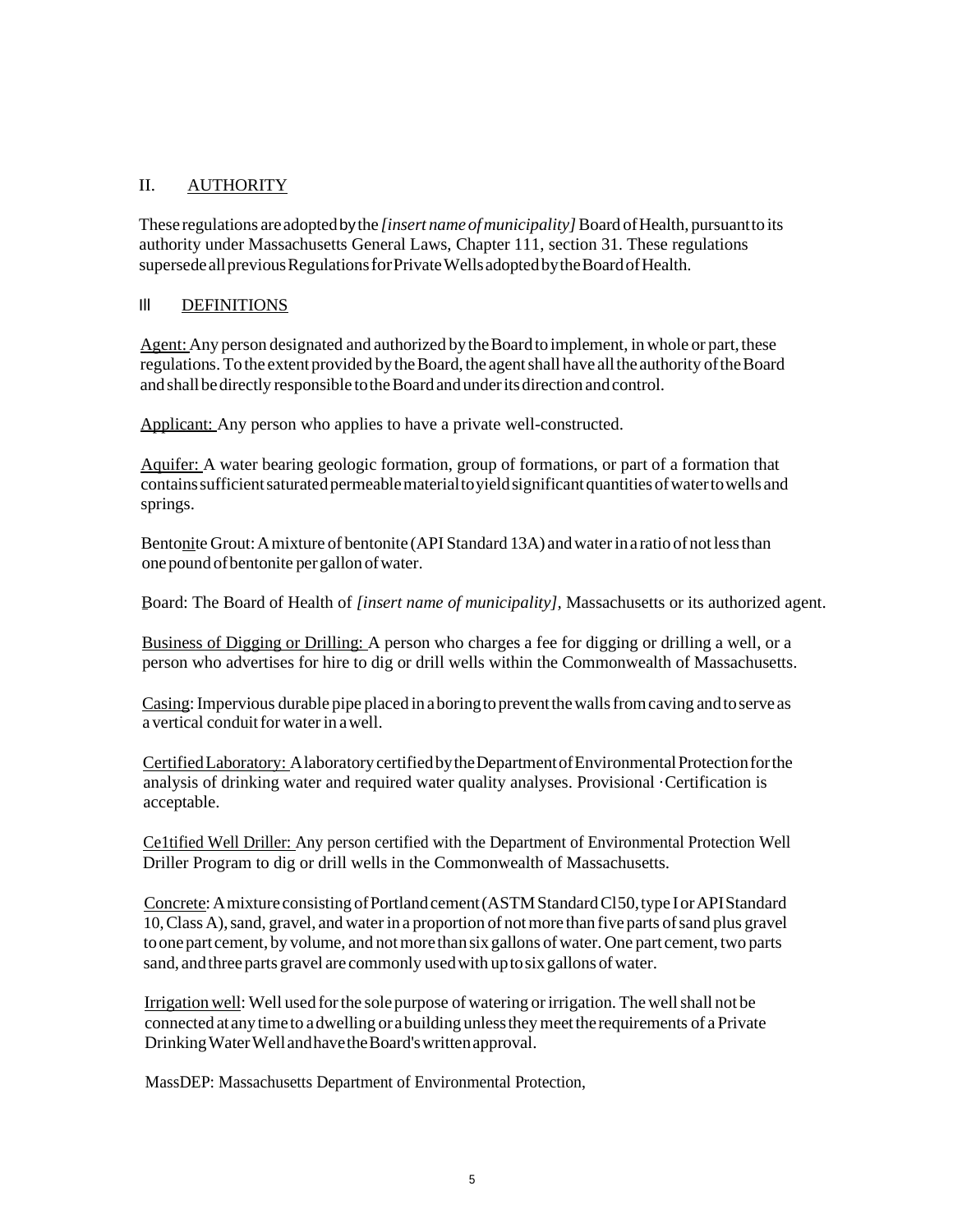Neat Cement Grout: A mixture consisting of one bag (94 pounds) of Portland cement (ASTM Standard C 150, Type I or API Standard 10, Class A) to not more than six gallons of clean water. Bentonite (API Standard 13A), up to two percent by weight of cement, shall be added to reduce shrinkage. Other additives, as described in ASTM Standard C494, may be used to increase fluidity and/or control setting time.

Person: An individual, corporation, company, association, trust, or partnership.

Private Drinking Water Well: Any dug, driven, or drilled hole, with a depth greater than its largest surface diameter constructed or used to supply water for human consumption that is not regulated by 310 CMR 22.00

Pumping (Aquifer) Test: A procedure used to determine the characteristics of a well and adjacent aquifer by installing and operating a pump.

Sand Cement Grout: A mixture consisting of Portland cement (ASTM Standard Cl 50, Type I or API Standard 10, Class A), sand, and water in the proportion of one part cement to three or four parts sand, by volume, and not more than six gallons of water per bag (94 pounds) of cement. Up to five percent, by weight of bentonite (API Standard 13A) shall be added to reduce shrinkage.

Static Water Level: The level of water in a well under non-pumping conditions.

Structure: A combination of materials assembled at a fixed location to give-support or shelter, such as a building, framework, retaining wall, fence, orthe like.

## IV. WELL CONSTRUCTION PERMIT

A Massachusetts Certified Well Driller shall obtain a permit from the Board of Health prior to the commencement of construction of aprivate well.

Each permit application to construct a well shall include the following:

- 1) the property owner's name and address
- 2) the well driller's name and proof of valid Massachusetts certification
- 3) a plan with a specified scale, signed by a registered surveyor or engineer, showing the location of the proposed well in relation to existing or proposed above or below ground structures.
- 4) a description of prior and current land uses within two-hundred (200) feet of the proposed wel1 location, which represent a potential source of contamination, including but not limited to the following:

a) existing and proposed structures

b) subsurface sewage disposal systems

- c) subsurface fuel storage tanks
- d) public and private ways
- e) utility rights-of-way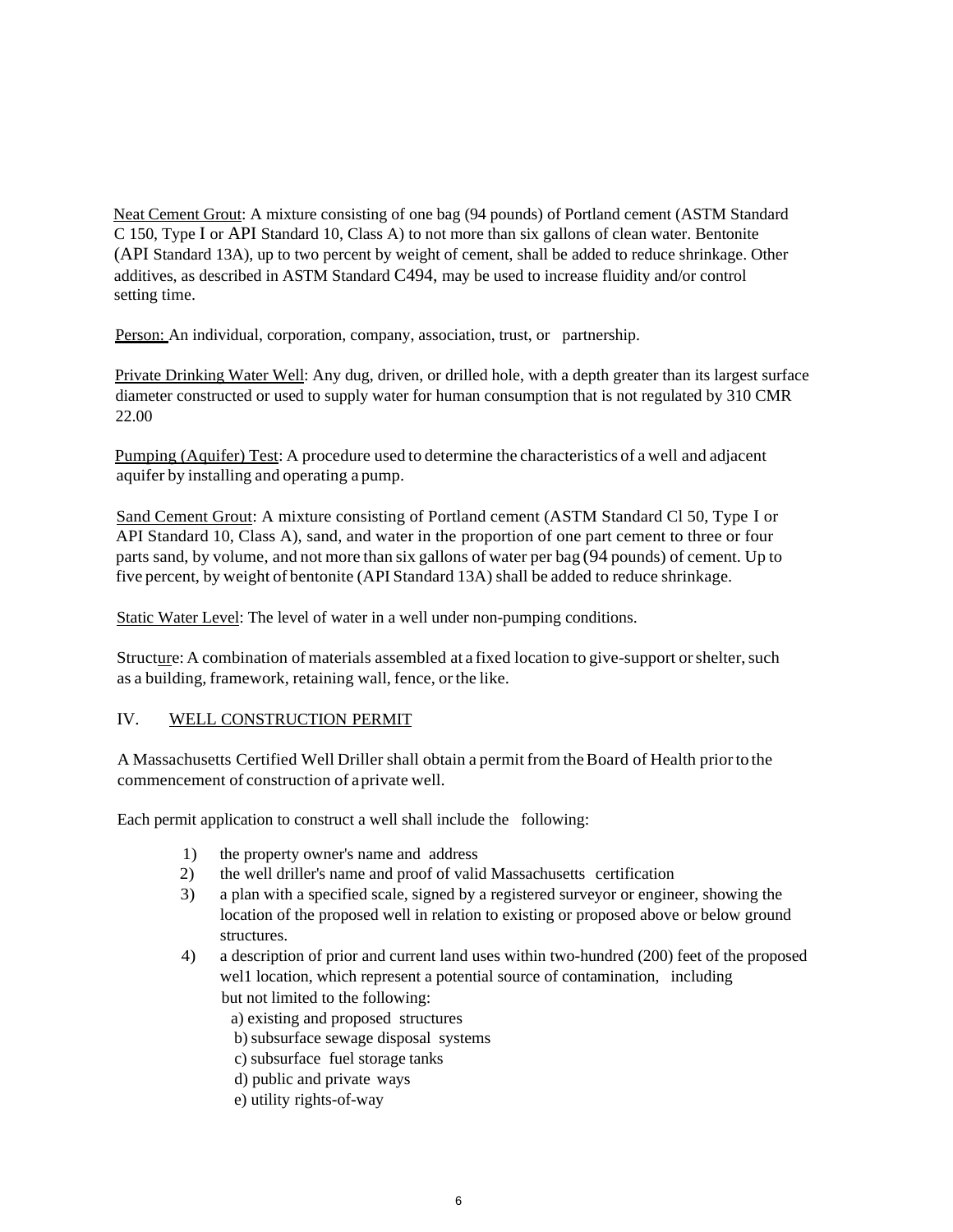- f) Any other potential sources ofpollution.
- 5) Proofthattheownerofanypropertyabuttingtheapplicant's property hasbeen notified ofthe applicant'sintentiontoinstall awell.
- 6) a permit fee of  $\$$

The permit shall be on site at all times that work is taking place. Each permit shall expire one (1) yearfromthedate ofissuance unlessrevoked for cause, or extended. Permitsmay be extended for one additional  $s$ ix $(6)$  month period provided that a written explanation for the request is received by the Board prior to the one year expiration date.

Well Construction Permits are not transferable.

# V. WATERSUPPLYCERTIFICATE

The issuance of a Water Supply Certificate by the Board shall certify that the private well may be used as a drinking watersupply. AWater SupplyCertificate must be issued forthe use of a private well priorto the issuance of an occupancy permitfor anexisting structure or priortothe issuance of a building permit for new construction which is to be served by the well.

The following shall be submitted to the Board of Health to obtain a Water Supply Certificate:

- 1) a well construction permit
- 2) a copy of the Water Well Completion Report as required by MassDEP Well Driller Programregulations(310CMR46)
- 3) a copy of the Pumping Test Report required pursuant to Section VII of these regulations
- 4) a copy of the Water Quality Report required pursuant to Section VIII of these regulations

Upon the receipt and review of the above documents, the Board shall make afinal decision on the application for aWater SupplyCertificate. Afinaldecision shall beinwriting andshall comprise oneofthe following actions;

- 1) Issue aWater Supply Ce1iificate
- 2) Denytheapplicant aWaterSupplyCertificate andspecifythereasonsforthedenial.
- 3) Issue a conditional Water Supply Certificate with those conditions, which the Board deems necessary to ensure fitness, purity and quantity of the water, derived from that private well. These conditions may include, but not be limited to, requiring treatment and/oradditionaltestingofthewater.

## VI. WELL SITING

In locating a well, the applicant shall identify on a plan all potential sources of contamination, which exist or are proposed within two-hundred  $(200)$  feet of the site. When possible, the well shall be located up gradient of all potential sources of contamination and shall be as far away from potentialsourcesofcontaminationaspossible,giventhelayoutoftheproperty.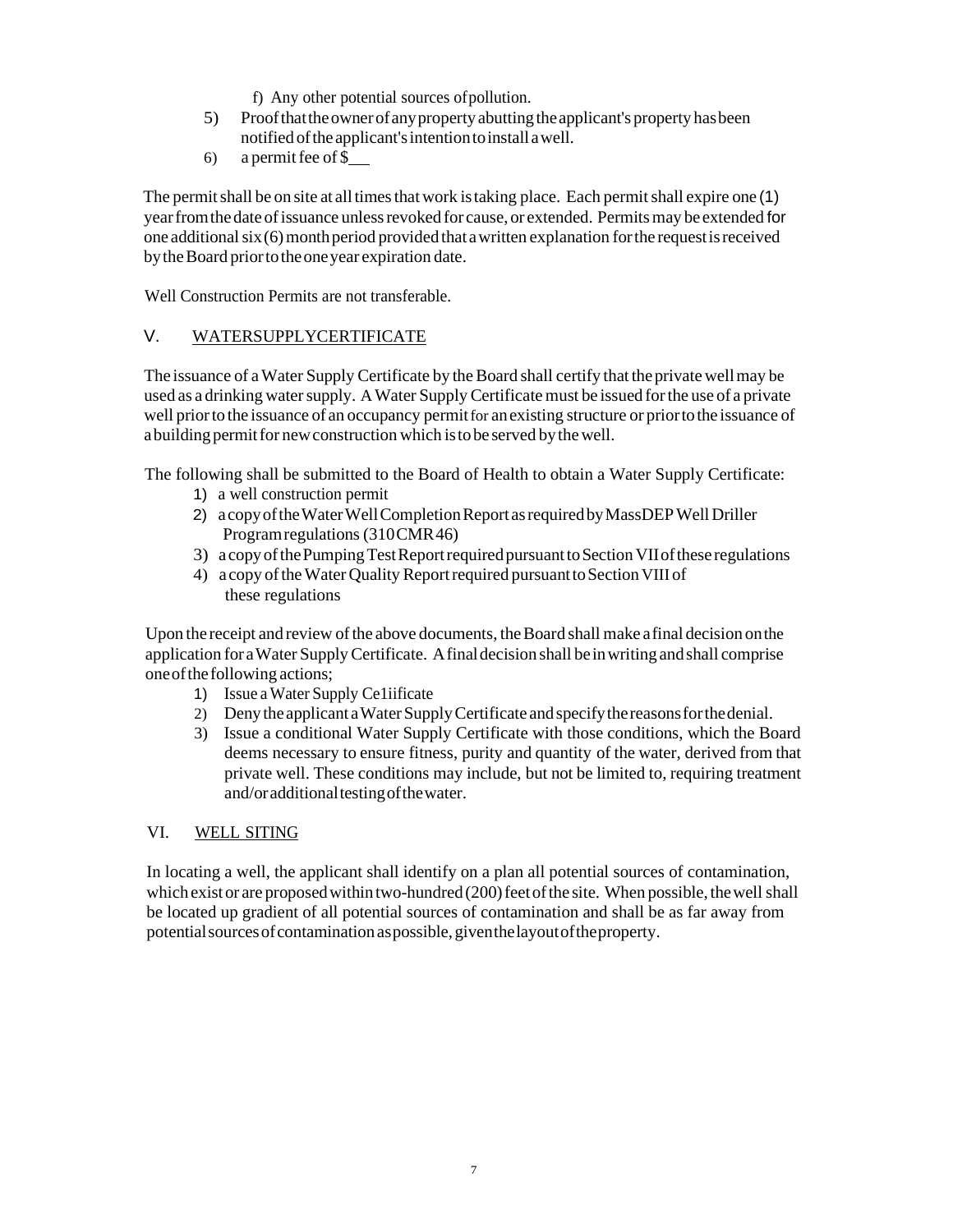No well shall be permitted for use as a potable water source unless it meetsthe following setback requirements:

15 feet from the property line 25 feet from public or private roadway 15 feet from right of way 50 feet from building sewer line or septic tank 100 feet from leaching field or drywell 100 feet from stable, barnyard, manure storage 15 feet from power line or overhead distribution line 50 feet from any surface water, including but not limited to wetlands

The Board reserves the right to impose minimum setback requirements from other potential sources of contamination not listed above. All such additional setback requirements shall be listed, in writing, as a condition of the well construction permit.

Each private well shall be located so that it is accessible for repair, maintenance, testing, and inspection. The well shall be completed in a water bearing formation that will produce the required volume of water under normal operating conditions.

Water supply lines shall be installed at least ten (10) feetfrom and eighteen (18) inches above any sewer line. Whenever water supply lines must cross sewer lines, both lines shall be constructed of Class 150 pressure pipe and shall be pressure tested to assure watertightness.

No private well, orits associated distribution system, shall be connected to either the distribution system of a public water supply system or any type of waste distribution system.

## VII. WATER QUANTITY and PUMPING TEST

The applicant shall submit to the Board for review and approval a Pumping Test Report. The Pumping Test Report shall include at a minimum: the name and address of the well owner, well location referenced to at least two permanent structures or landmarks, date the pumping test was performed, depth at which the pump was set for the test, location for the discharge line, static water level immediately before pumping commenced, discharge rate and, if applicable, the time the discharge rate changed, pumping water levels and respective times after pumping commenced, maximum drawdown during the test, duration of the test, including both the pumping time and the recovery time during which measurements were taken, recovery water levels and respective times after cessation of pumping, and reference point used for all measurements.

In order to demonstrate that the well capacity can provide the required volume of water, a pumping test shall be conducted in the following manner:

l) The volume of water necessary to support the household's daily need shall be determined using the following equation: (number of bedrooms plus one bedroom) x (110 gallons per bedroom) x (safety factor of  $2$ ) = number of gallons needed daily.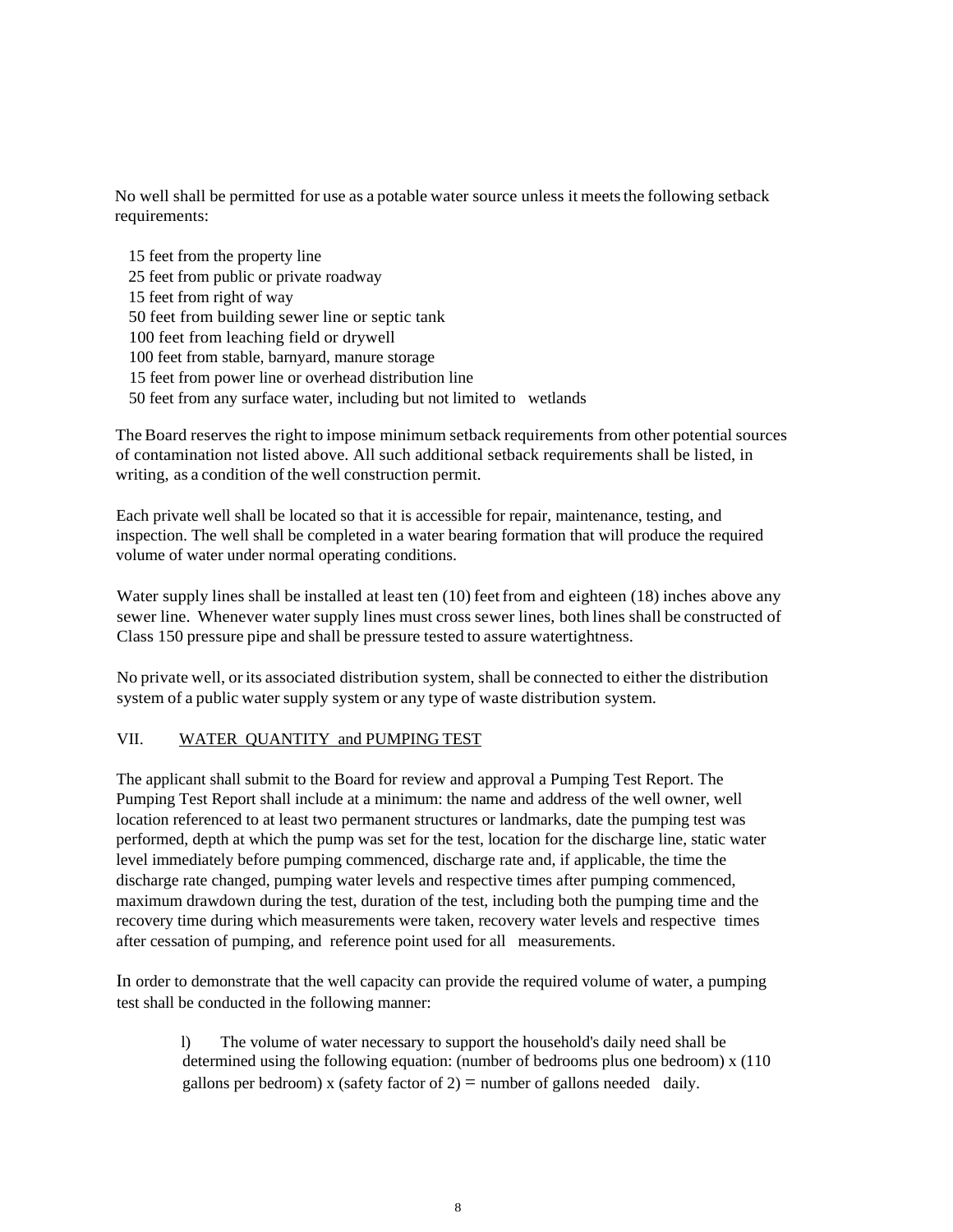2) The storage capacity of the well shall be determined using the measured static water level and the depth and radius of the drill hole or casing.

3) The required volume shall be calculated by adding the volumes of water in  $(1)$  and  $(2)$  Above. It is this volume of water that must be pumped from the well within a twenty- four(24) hour period.

The pumping test may be performed at whatever rate is desired. Following the pumping test, the water level in the well must be shown to recover to within eighty-five (85) percent of the presumed static water level within a twenty-four (24) hour period.

*Example 1: a one bedroom house with a well six (6) inches in diameter containing 200 ft. of standing water:*

- *1) 1 bedroom+ 1 bedroom* = *(2 bedrooms) x (110 gallons per bedroom) x (safety factor of*  $2$ *)*  $=$  440 gallons needed daily.
- *2) the volume of a 6-inch well is 1.5 gallons for every foot of water column length.* Therefore,  $(200 \text{ ft. of standing water}) \times (1.5 \text{ gal/ft.}) = 300 \text{ gallons.}$

*3) 440 gallons+ 300 gallons=* 740 gallons *that must be pumped from the well in 24 hours or less to demonstrate suitable capacity. Recovery to at least 85% of the static water level must also occur within 24 hours after cessation of pumping.*

*Example 2: For a 4 bedroom house with a well that is six (6) inches in diameter containing 100ft. of standing water:*

- 1) *4 bedroom house*  $\pm$  *1 bedroom* = (5 *bedrooms*) *x* (110 gallons per bedroom) *x (Safety factor of 2)*  $=$  *I, 100 gallons needed daily.*
- *2) the volume of a 6-inch well is 1.5 gallons for every foot of water volume length.* Therefore, (100 ft. of standing water) x  $(1.5 \text{ gal/ft.}) = 150 \text{ gallons.}$
- *3) 1,100 gallons+ 150 gallons=l250* gallons *that must be pumped from the well in 24 hours or less to demonstrate suitable capacity. Recovery to at least 85% of the* · *static water level must also occur within 24 hours after cessation of pumping.*

## VIII. WATER QUALITY TESTING

After the construction of the well has been completed and disinfected, and prior to using it as a private drinking water well, baseline water quality testing shall be conducted.

Awatersample shall be collected either after purgingthree (3) well volumes orfollowing the stabilization of the pH, temperature and specific conductance in the pumped well. The water sample to be tested shall be collected at the pump discharge or from a disinfected tap in the pump discharge line. Innoeventshall awatertreatment devicebe installed priortosampling.

Water quality testing, utilizing the applicable USEPA approved method for drinking water testing, shall be conducted by a Massachusetts certified laboratory and shall include analysis for the following parameters:

Arsenic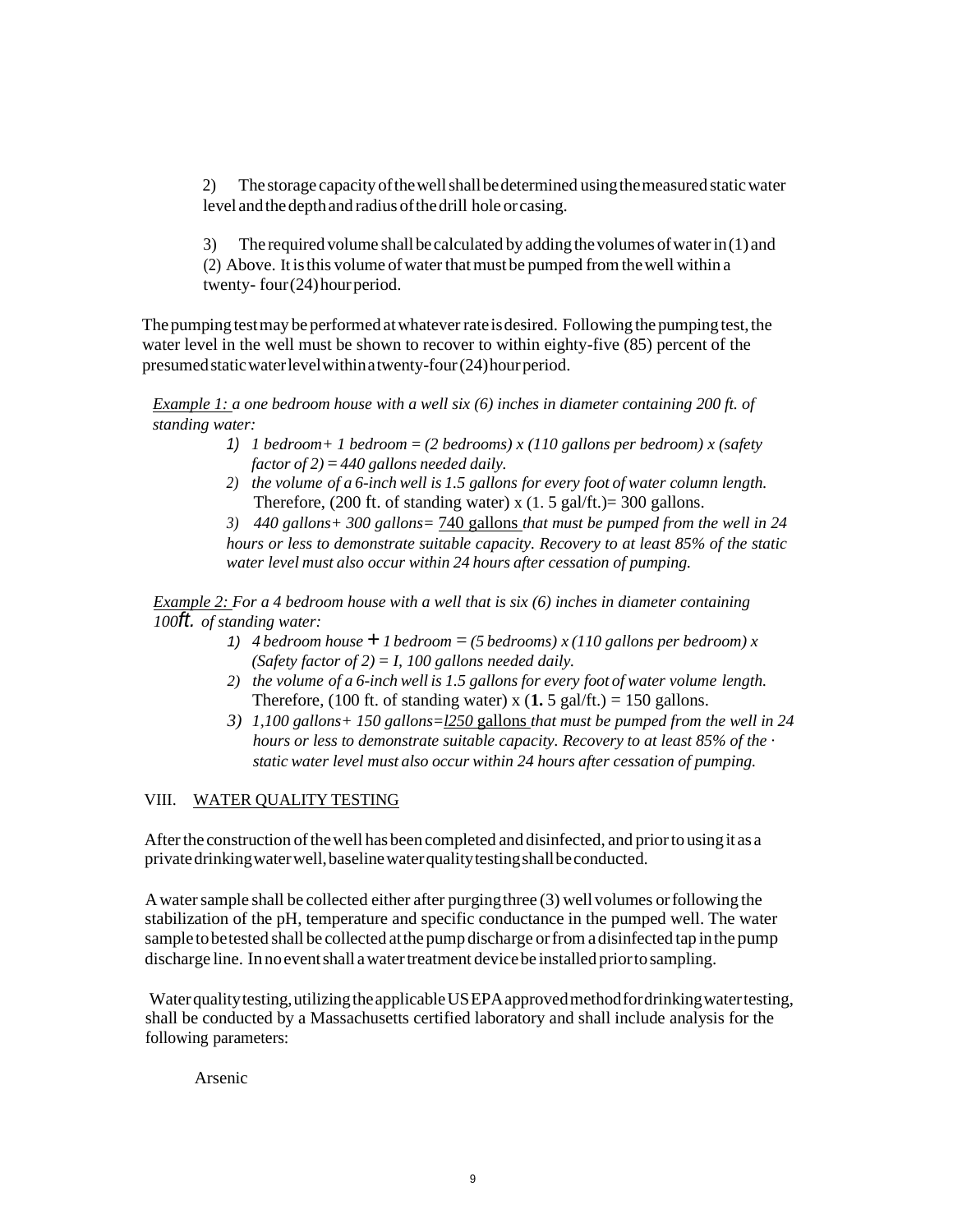Chloride Copper Fluoride **Hardness** Iron ·Lead Manganese pH Sodium Total Coliform bacteria E. colibacteria Nitrate/Nitrite

In wells drilled into bedrock the Board of Health requires that in addition to the parameters listed above, a Gross Alpha Screen and Radon test be performed. If the Gross Alpha screen detects radiation of 15 pci/1 or more, then the water must be analyzed for Radium and Uranium concentrations.

The owner of every well used for drinking water including those serving a property which isrented or leased shall have its water tested at a Massachusetts certified laboratory for the following chemical and bacteriological parameters at a minimum of once a year: total coliform bacteria, e. coli bacteria, nitrate, nitrite, pH, conductivity, sodium, and iron. All other required chemical parameters should be tested at a minimum of every ten (10) years. The Board of Health may require more frequent testing, or testing for additional parameters, where other water quality problems are known or suspected to exist.

The owner of a rental property shall make results of allwater quality tests available to alltenants of the property and the Board of Health. In cases where the well water does not meet the water quality standards outlined above, the Board of Health may require the property owner to provide an alternative approved source of drinking water for the tenants.

Prior to selling, conveying, or transferring title to real property, the owner shall have tested the water of every private drinking water well serving that property. A water sample from each well shall be submitted to a Massachusetts certified laboratory for testing for the parameters listed in the Water Quality section of this document. This water quality testing shall have been performed not more than one (1) year prior to transfer of the property. Results of the water quality testing shall be submitted to the Board of Health prior to property transfer.

In addition, the owner shall give copies of all available water quality testresults of which he/she has knowledge (regardless of age of results) for the private well in question to any buyer and/or broker involved in the transfer. In the event that there is no buyer atthe time the water is tested, a copy of all water test results must be given by the owner to the buyer before the property is put under agreement.

For irrigation wells, the Board requires annual testing for E. coli bacteria and Nitrate/Nitrite, as accidental consumption could result in acute exposure.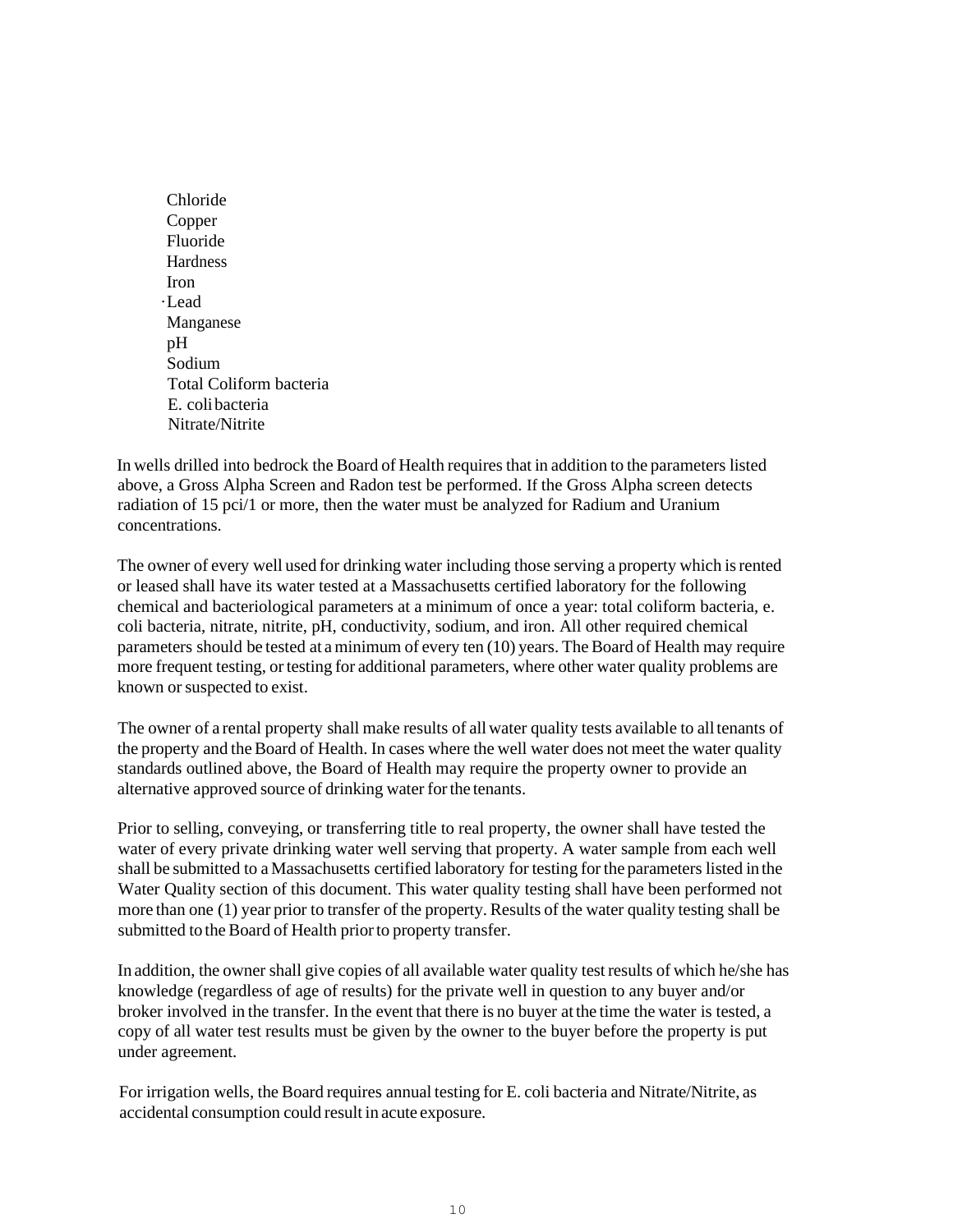The Board reserves the right to require retesting of the above parameters, or testing for additional parameters when, in the opinion of theBoard, it is necessary due to local conditions or for the protection of public health, safety, welfare and the environment. All costs and laboratory arrangements for the water testing are the responsibility of the applicant.

*(* ;

Following a receipt of the water quality test results, the well owner shall submit a Water Quality ReporttotheBoard,whichincludes:

- 1) a copy of the ce1tified laboratory's test results
- 2) the name and contact information of the individual who performed the sampling
- 3) where in the system the water sample was obtained

This regulation requires that private drinking water wells meet all current Massachusetts' Primary and Secondary Drinking Water Standards and Guidelines adopted by the MassDEP Office of Research and Standards (ORS). In any case where a private drinking water well does not meet such Standards or Guidelines, as it deems necessary for the protection of public health, safety or welfare, that the Board may take action, but not limited to, requiring the property owner to provide an alternative source of drinking water.

## IX. WELL CONSTRUCTION

Pursuant to 310 CMR 46.02(1), no person in the business of digging or drilling shall construct a well unless certified by the MassDEP Well Drillers Program.

Any work involving the connection of the private well to the distribution system of the residence must conform to the local plumbing code. All electrical connections between the well and the pump controls and allpiping between thewell andthe storage and/or pressure tank in the house must be made by a pump installer or certified well driller, including the installation of the pump and appurtenance(s)inthewellorhouse.

Aphysical connectionisnotpermitted betweenawatersupply, whichsatisfiesthe requirements of theseregulations, andanotherwatersupplythatdoesnotmeettherequirements oftheseregulations without prior approval of the Board.

## A. General Well Design andConstruction

All private wells shall be designed and constructed such that:

- 1) the materials used for the permanent construction are durable in the specific hydrogeologicalenvironmentthatoccursatthewellsite
- 2) Nounsealed opening is be left around the well that could conduct surface water or contaminated groundwater vertically tothe intake portion ofthewellor transfer water from one formation to another.

Permanent construction materials shall not leach or contribute toxic substances, taste, odors, or bacterial contamination to the water in the well.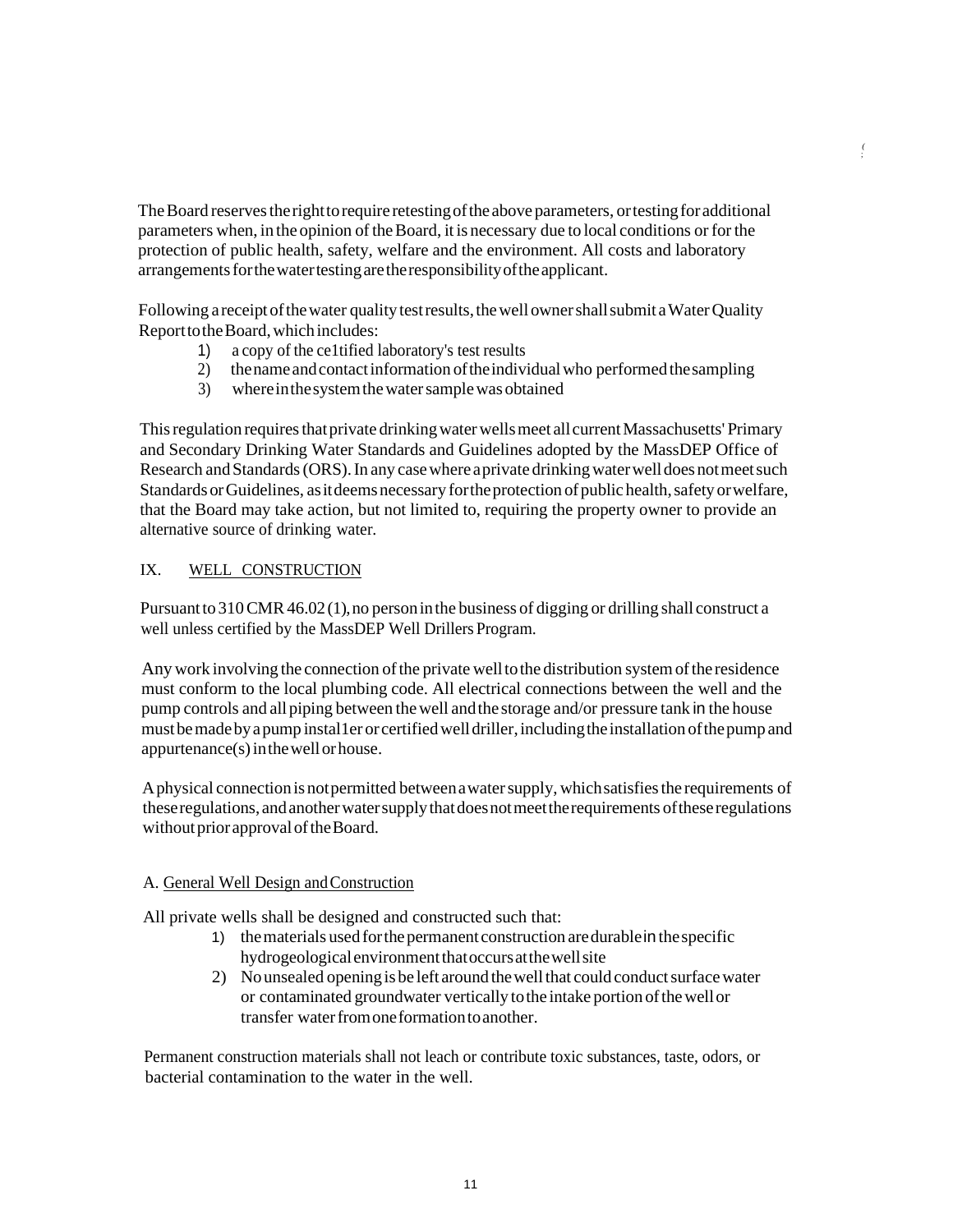The driller shall operate all equipment according to generally accepted standards in the industry and shall take appropriate precautions to prevent damage, injury or other loss to persons and property at the drilling site.

Well construction design shall ensure that surface water does not enter the well through the opening or by seepage through the ground surface. Construction site waste and materials shall be disposed of in such a way as to avoid contamination of the well, any surface water or the aquifer. During any time that the well is unattended, the contractor shall secure the well in a way as to prevent either tampering with the well and/or the introduction of foreign material into the well.

All water used for drilling, well development, or to mix a drilling fluid shall be obtained from a source, which will not result in contamination of the well or the water bearing zones penetrated by the well. Water from wetlands, swamps, ponds and other similar surface features shall not be used. Water shall be conveyed in clear sanitary containers or water lines and shall be chlorinated to an initial concentration between 50 mg/I and 100 mg/1.All drilling equipment including pumps and down hole tools, shall be cleaned and disinfected prior to drilling each new well or test hole.

All drilling fluids shall be nontoxic. Drilling fluid additives shall be stored in clean containers and shall be free of material that may adversely affect the well, the aquifer, or the quality of the water to be pumped from the well. Surfactants shall be biodegradable. The use of biodegradable organic polymers shall, when possible, be avoided.

All wells, including those that have been hydrofractured, shall be developed in order to remove fine materials introduced into the pore spaces orfractures during construction. One or more of the following methods shall be used for development: overpumping, backwashing, surging, jetting, air-lift pumping.

The completed well shall be sufficiently straight so that there will be no interference with installation, alignment, operation or future removal of the permanent well pump.

### B. Well casing

Private water supply wells shall be constructed using either steel or thermoplastic well casing. The casing shall be of adequate strength and durability to withstand anticipated formation and hydrostatic pressures, the forces imposed on it during installation, and the corrosive effects of the local hydrogeologic environment.

All casing used in the construction of private wells shall be free of pits, breaks, gouges, deep scratches and other defects. If previously used casing isinstalled, itshall be decontaminated and disinfected prior to installation.

Installation of water well casing shall be done in a manner that does not alter the shape, size, or strength of the casing and does not damage any of the joints or couplings connecting sections of the casing. A standard driveshoe shall be used when casing is installed. The drive shoe shall be either welded or threaded to the lower end of the string of casing and shall have a beveled metal cutting edge forged, cast, or fabricated for this specific purpose.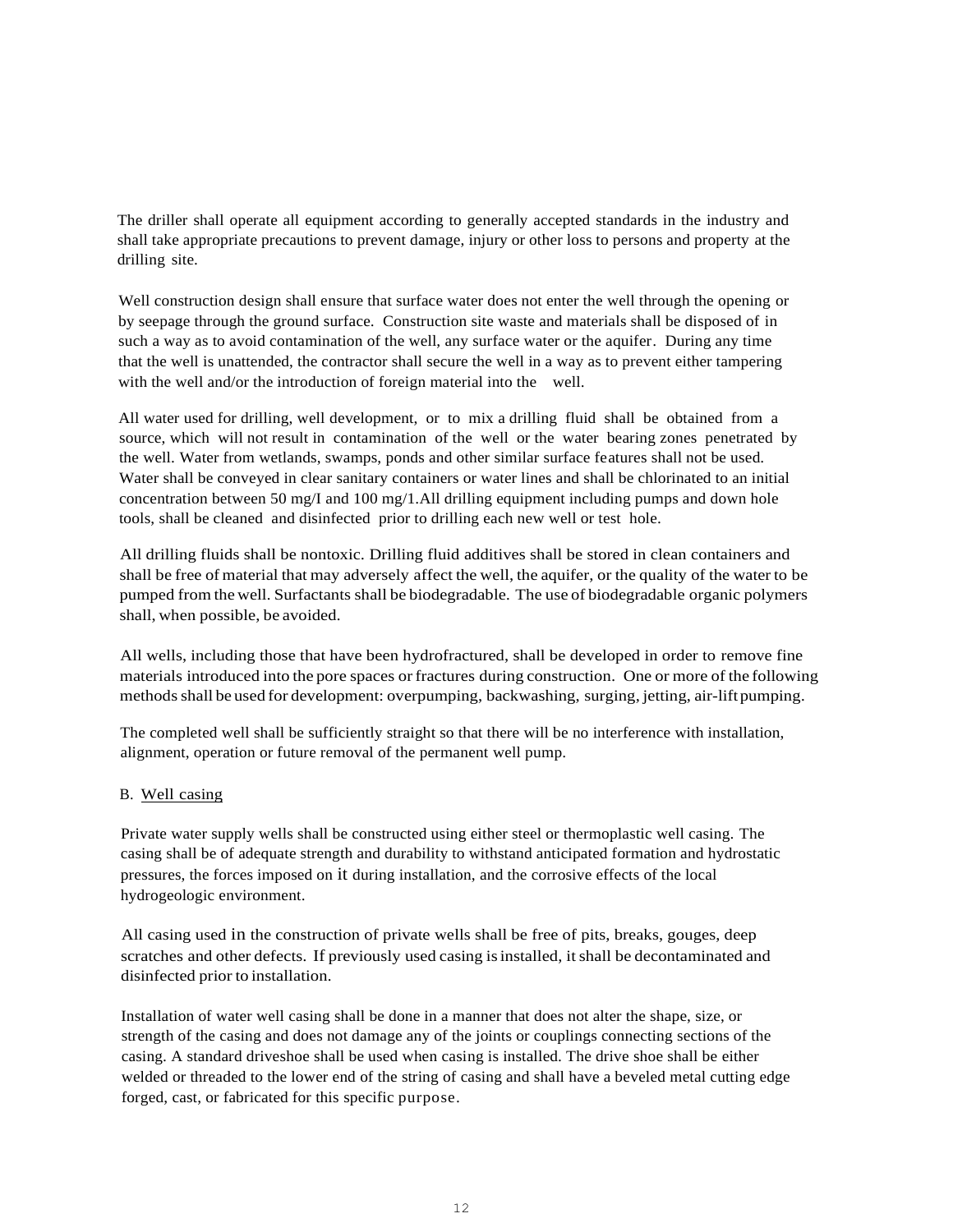Upon completion of the installation procedure, the entire length of the casing above the intake shall be watertight.

Well casing shall not be cut off below the land surface unless a pitiless adapter or a pitiless unit is installed or an abandoned well is being permanently plugged. Well casing terminating above-grade shall extend at least twelve (12) inches above the predetermined ground surface at the wellhead except when the well is located in a floodplain. When a wel1 is located in a floodplain, the well casing shall extend at least two (2) feet above the level of the highest recorded flood. The top of the well casing shall be reasonably smooth and level.

## C. Wellscreen

A well screen is required for all drilled wells that are completed in unconsolidated formations. All well screens shall be of Grade 304 stainless steel. Wells completed in bedrock do not require a screen unless the bedrock formation is brittle in nature or has a potential for collapse. The well screen aperture openings, screen length, and diameter shall be selected so as not to limit the aquifer's water yielding characteristics while preventing access of soil particles that would detract from well efficiency and yield.

### D. Grouting and sealing

Private wells drilled in bedrock shall be grouted from the ground surface or to the bottom of the pitless adaptor (if present) to fifteen (15) feet into competent bedrock. Neat cement grout, sand cement grount, or Bentonite grout shall be used. It shall have a permeability of at least 1 x 10- $^7$  and be emplaced using standard grouting techniques as described in the MassDEP Private Well Guidelines, as amended.

All wells completed with the casing extending above grade shall have a surface seal designed to eliminate the possibility of surface water flowing down the annular space between the well casing and the surrounding backfilled materials. The surface seal shall extend to a depth below the local frost line.

### E. Wellhead completion

All wells shall be equipped with a sanitary seal or watertight cap designed to prevent surface water and foreign matter from entering the well.

All wells except flowing artesian and dug wells shall be vented. The opening of the vent pipe shall be covered with a 24 mesh corrosion resistant screen and shall be large enough to prevent water from being drawn into the well through electrical conduits or leaks in the seal around the pump when the pump is turned on. The vent pipe shall terminate in a downward position at or above the top of the casing.

All connections to a well casing made below ground shall be protected by either a pitiless adapter or a pitiless unit that complies with the most recent revision of National Sanitation Foundation Standard Number 56, entitled "Pitiless Well Adapters. It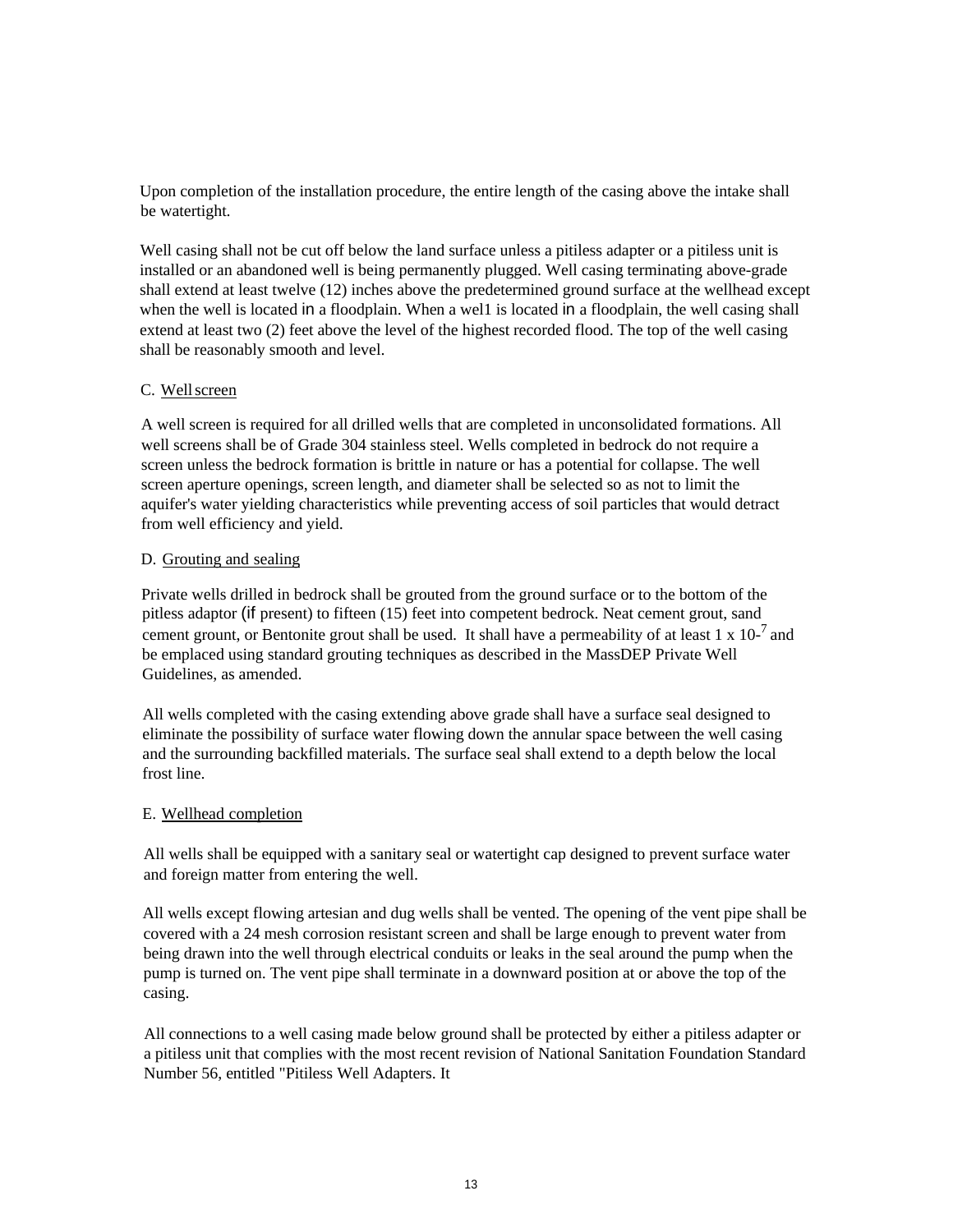Above-grade connections into the top or side of a well casing shall be at least twelve (12) inches above the established ground surface or two (2) feet above the level of the highest known flood, whichever is higher. Above-grade connections shall be sealed so that they are watertight.

The ground immediately surrounding the well casing shall be sloped downward and away from the well in all directions to eliminate the possibility of surface water ponding.

### F. Disinfection

Upon completion of well construction, the well driller shall disinfect the well. If a pump is to be installed immediately upon completion of the well, the pump installer shall disinfect the well and the pumping equipment after the pump has been installed.

If the pump is not installed upon completion of the well, the pump installer shall, upon installation, disinfect the well and the pumping equipment. The pump installer shall also disinfect the entire water supply system immediately after any maintenance or repair work is done on the pump.

When a well is disinfected, the initial chlorine concentration shall be 100 mg/1 throughout the entire water column.

For newly constructed or altered wells in which the pump is not immediately installed, the chlorine concentration used to disinfect the well shall be  $100 \text{ mg}/1$ . Upon installation of the pump, the well, the pumping equipment, and the distribution system, if connected, shall be disinfected with a chlorine concentration of 100 mg/1.

The disinfectant solution shall remain undisturbed in the well for a minimum of two (2) hours. After all the chlorine has been flushed from the water supply system, a water sample shall be collected and submitted to a Massachusetts certified laboratory. For new wells, the sample shall be tested pursuant to Section VI of these regulations.

Only certified well drillers are authorized to physically alter, or repair a well. For wells, that have undergone repair, a sample shall be tested for total coliform bacteria and any other parameters deemed appropriate by the Board, prior to being put back in use.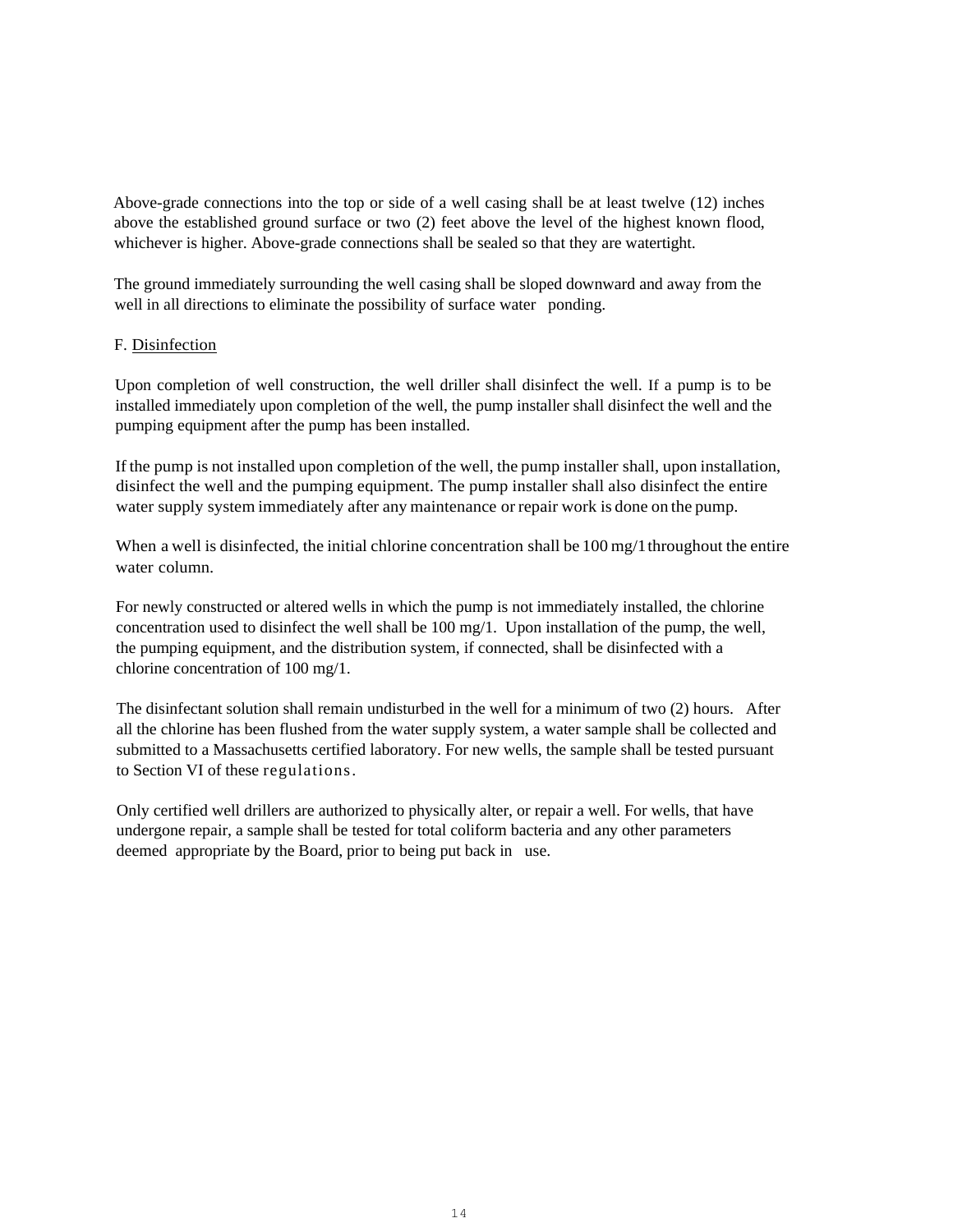# X. DECOMMISSIONING

Abandoned wells, test holes, and borings shall be decommissioned so as to prevent the well, including the annular space outside the casing, from being a channel allowing the veltical movement of water.

The owner of a private well shall decommission the well if any of the following criteria are met:

- 1) construction ofthewellistenanted priortocompletion ofthewell
- 2) The well owner notifies the Board that the use of the well is to be permanently discontinued.
- 3) the well has been out of service for at least three  $(3)$  years
- 4) thewell is apotential hazardto public health orsafety and the situation cannot be corrected
- 5) the well isinsuch a state of disrepair that its continued use isimpractical or unsafe
- 6) thewellhasthepotential fortransmitting contaminantsfromthelandsurface into an aquifer or from one aquifer to another and the situation cannot be c01Tected

The property owner shall ensure that that all abandoned wells and test holes or borings associated with the well installation are properly plugged before work at the site is completed. Only certified well drillers may plug abandoned wells, testholes, and borings.

Abandoned overburden wells or borings shall be completely filled with a low permeability grout, which cures with a final permeability of less than  $1x10^{-7}$  cm/sec. Wells shall be plugged with neat cement grout, sand cement grout, concrete, or bentonite grout.

Regardless of the type used, the grout used for plugging shall:

- 1) be sufficiently fluid sothat itcan be applied throughatremble pipe fromthe bottom of thewell upward
- 2) remain as a homogeneous fluid when applied to the subsurface rather than disaggregatingbygravityintoatwophasesubstance
- 3) be resistant to chemical or physical deterioration
- 4) not leach chemicals, either organic or inorganic, that will affect the quality of the groundwaterwhereitisapplied

The plugging materials shall be introduced at the bottom of the well or boring and placed progressively upward to alevel approximately four(4)feet belowthe ground surface. Sealing materials shall not be poured from the land surface into the well, borehole, or annular space being sealed.

The well driller shall install a surface seal after the well or boring has been plugged. Before the surface seal is placed, casing remaining in the hole shall be cut off. The remaining four (4) feet at the top of the well or boring shall then be filled with concrete. The top of the seal shall comprise a concrete slab above the top of the plugged well or boring. This concrete slab shall be at least  $\sin(6)$ inches thick and shall be at least two  $(2)$  feet greater in diameter than the well casing or borehole wall.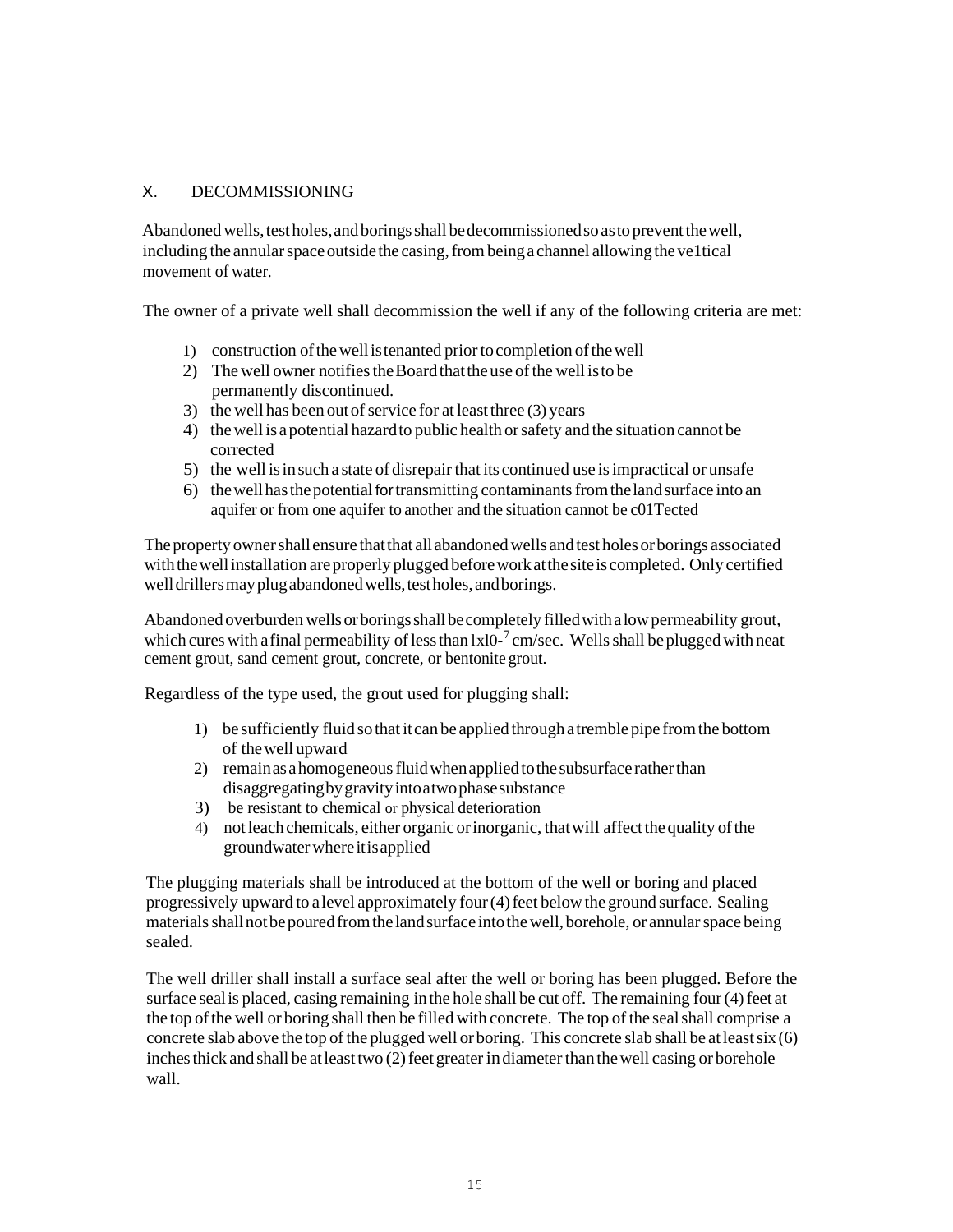### XI. ENFORCEMENT

The Board has authority to investigate suspected or known violations of these regulations and/or violations of any Water Supply Certificate conditions. The Board may take actions, as it deems appropriate, within its authority for the protection of public health, safety welfare, or the environment, and to enforce any of the provisions of this regulation.

If any investigation reveals a violation of these regulations or the Water Supply Certificate Conditions, the Board may order the private well owner to comply with the violated provision(s), and/or take other action within its authority as the Board deems appropriate.

Any Order the Board issues shall be in writing and served in the following manner:

- (a) personally, by any person authorized to serve civil process,
- (b) by any person authorized to serve civic process by leaving a copy of the Order at the property owner's address
- (c) by sending the property owner a copy of the Order by registered or certified mail, return receipt requested, or
- (d) by posting a copy of the Order in a conspicuous place on or about the premises and by advertising it for at least three (3) out of five (5) consecutive days in one or more newspapers of general circulation within the municipality where the private well is located, if the property owner's last and usual place of residence is unknown or outside the Commonwealth.

## XI. HEARING

Any person to whom the Board issues an Order may request a hearing before the Board by filing with the Board within seven (7) days after the day the Order was served a written request for a hearing. Upon receipt of a hearing request, the Board shall set a time and place for the hearing and shall inform the well owner in writing. The hearing shall commence within thirty (30) days from the day on which the written request was made, unless a later time is agreed to in writing by the Board and the person requesting the hearing. At the hearing the person requesting the hearing shall be given an opportunity to be heard and show why the Order should be modified or withdrawn. After the close of the hearing, the Board shall issue a written decision to sustain, modify, or withdraw the Order and shall mail a copy of the decision, by certified mail, return receipt requested, to the person who requested the hearing. If the Board sustains or modifies the Order, it shall be carried out within the time period allotted in the original order or in the modification.

Every notice, order, or other record prepared by the Board in connection with the hearing shall be entered as a matter of public record in the office of the clerk of the city or town, or in the office of the Board.

If a request for a hearing is not filed with the Board within seven (7) days after the day an Order has been served or if after a hearing, the Order has been sustained in whole or any part, each day1s failure to comply with the order as issued or sustained shall constitute a separate violation.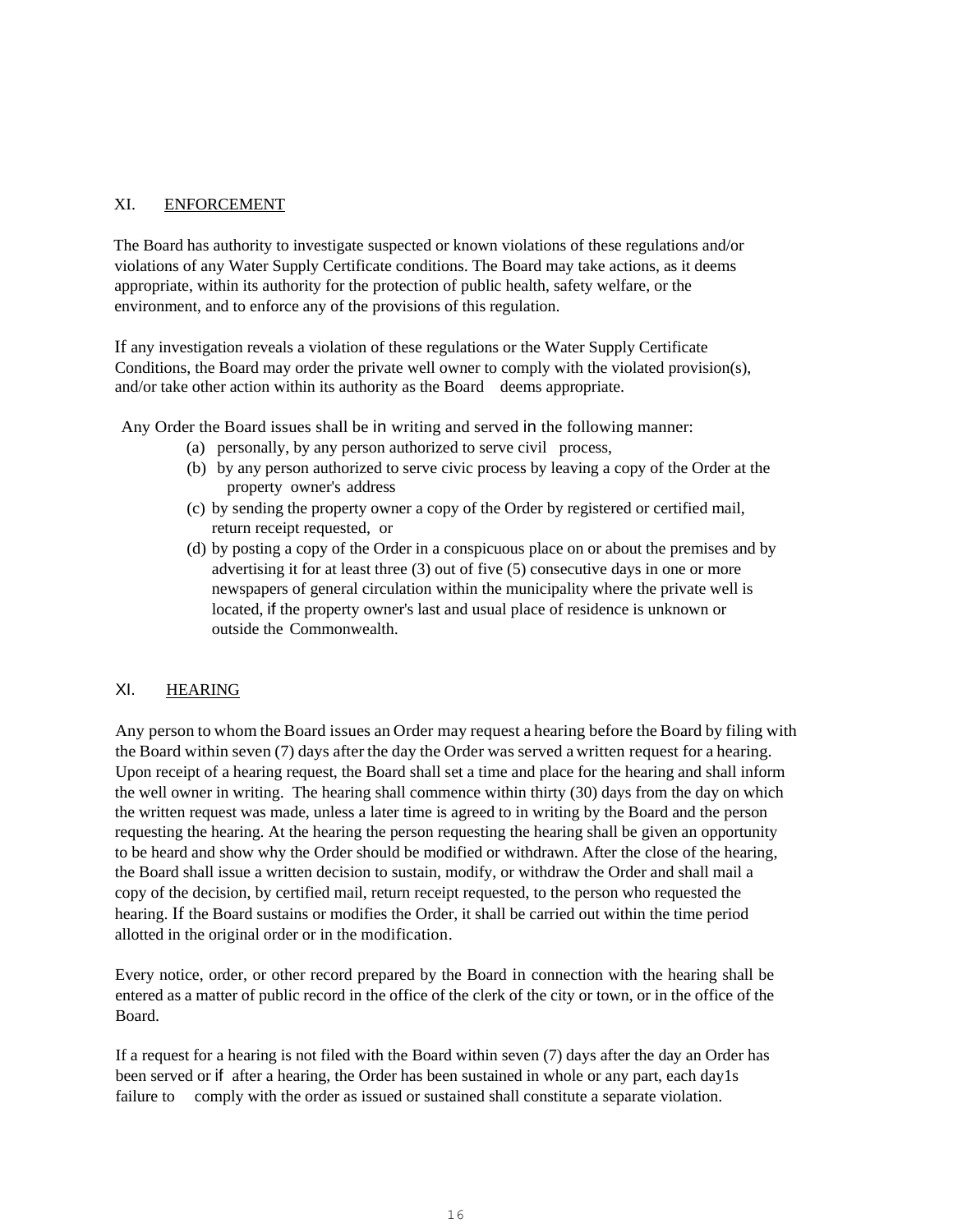# XIII. APPEAL

..

Any person aggrieved by the final Order, Variance, Well Construction Permit, or Certificate of Water Supply determination of the Board may appeal to any court of competent jurisdiction as provided by the laws of theCommonwealth.

# XIV. PENALTIES

Any person who violates any provision of these regulations, or who fails to comply with any final Order of the Board, for which a penalty is not otherwise provided in any of the Massachusetts General Laws, shall upon conviction be fined not less than ten (10) normore than five hundred (500) dollars. Each day'sfailure to complywithafinalOrder or any provision ofthisregulation shall constitute a separate violation.

# XV. VARIANCE

The Board may, grant a variance to any provision of this regulation when, in its opinion, the enforcement would result in manifest injustice, and the applicant has demonstrated that the equivalent degree of protection will be provided without strict application of the particular provision(s) sought to be varied.

Every request for a variance shall be in writing shall state the specific provision of this regulation from which variance is sought, the reasons for seeking the variance and proof of the notice required below. The request shall also contain the information to establish manifest injustice and equivalent degree of protection. At least ten (10) days prior submission of the application to the Board, the applicant shall provide notice of their intent to the request a variance as follows: a) by certified mail, return receipt requested to all abutters of the property upon which the private well will be or is located and b) publication in a newspaper of general circulation inthe town or city inwhich the privatewell will beorislocated. The notice shall include at aminimum: the name and address of the applicant, a statement of the provision(s) of this regulation from which a variance is sought, and the reason forseeking the variance. Any grant or denial of a variance shall beinwriting and shall contain a brief statement of the reasons for approving or denying the variance.  $\cdot$  A copy of each variance shall be conspicuously posted for thirty (30) days following its issuance and shall be available tothe public at allreasonable hoursinthe Office oftheTownClerk or Office oftheBoard of Health. No work shall bedone under any variance until thirty (30) days elapse from itsissuance, unless the Board certifies in writing that an emergency exists.

The Board may issue a variance subject to such conditions as it deems necessary to public health, safety, welfare or the environment. Any such conditions shall be stated in writing in the Board's grant ofthevariance. TheBoardmay revoke, modify orsuspend, inwhole orin part, avariance after the property owner has been notified in writing and is afforded an opportunity to be heard, pursuant to Section XI of these regulations.